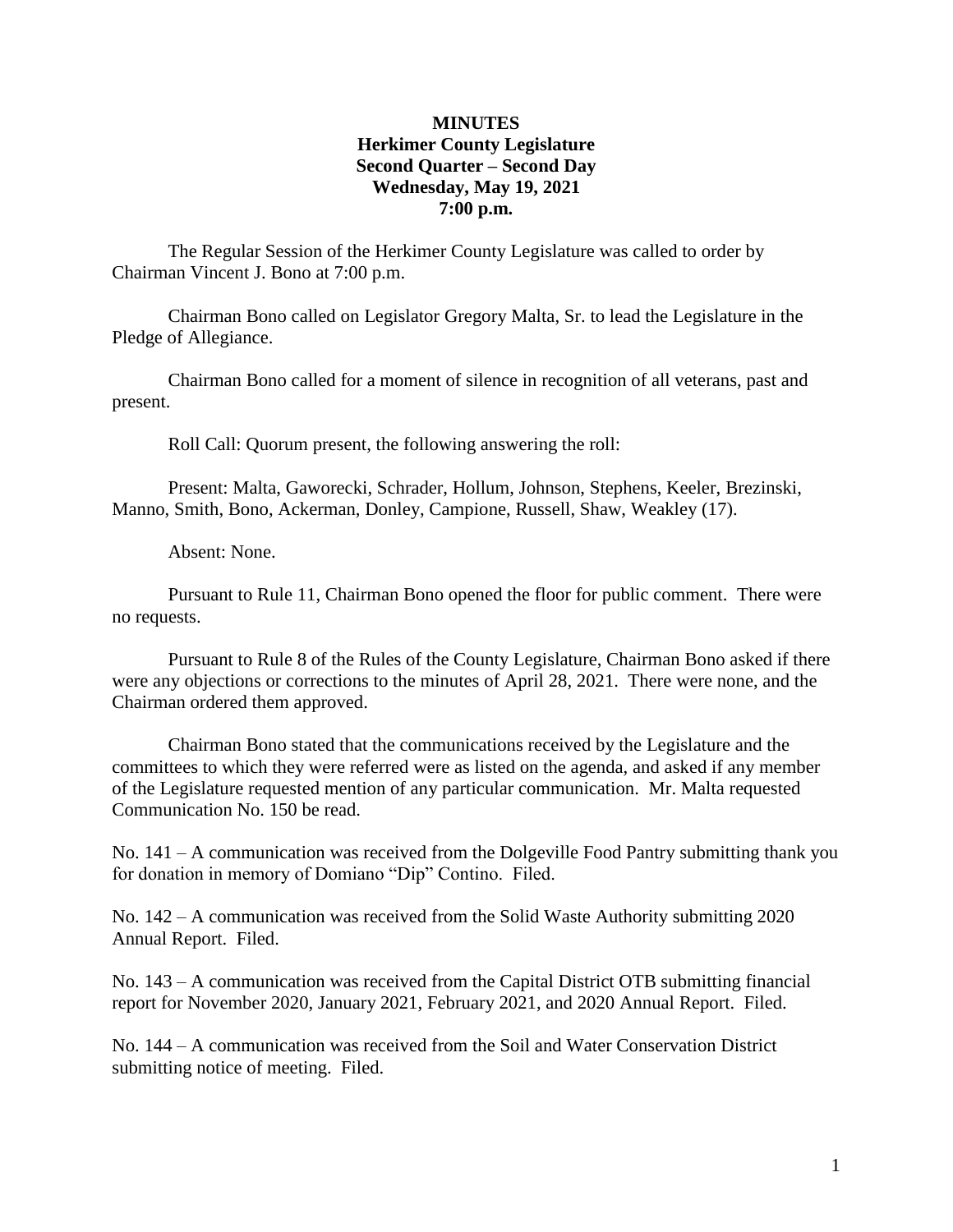No. 145 – A communication was received from the Budget Officer/Purchasing Agent awarding bid for bus service to Old Forge for Youth Bureau. Referred to the Committee on County Planning & Development and the Committee on Ways & Means.

No. 146 – A communication was received from the Personnel Officer requesting authorization to enter into a contract with Adirondack Financial Services. Referred to the Committee on Ways & Means.

No. 147 – A communication was received from the Director of Emergency Services requesting authorization to purchase an extended service plan for their Zetron CAD system and software. Referred to the Committee on Public Safety & Emergency Management and the Committee on Ways & Means.

No. 148 – A communication was received from the Director of Emergency Services requesting authorization to upgrade Zetron MAX-D radio consoles and software. Referred to the Committee on Public Safety & Emergency Management and the Committee on Ways & Means.

No. 149 – A communication was received from the Budget Officer/Purchasing Agent requesting budget amendment in connection with Raise the Age grant funding in Probation. Referred to the Committee on Public Safety & Emergency Management and the Committee on Ways & Means.

No. 150 – A communication was received from the County Attorney submitting copy of Summons and Complaint. Filed.

No. 151 – A communication was received from the Director of Probation requesting amendment to the Laundry List to add NYSAIEP membership. Referred to the Committee on Ways & Means.

No. 152 – A communication was received from the Budget Officer/Purchasing Agent requesting budget amendment in connection with Cyber Security Grant funding in Information Services. Referred to the Committee on Information Services and the Committee on Ways & Means.

No. 153 – A communication was received from the Commissioners of Elections requesting approval for extension of Shoebox Grant. Referred to the Committee on Administration/Veterans' Affairs and the Committee on Ways & Means.

No. 154 – A communication was received from the Director of Public Health requesting to enter into a contract for services of Medical Consultant. Referred to the Committee on Human Resources and the Committee on Ways & Means.

No. 155 – A communication was received from the Commissioner of Social Services submitting 2020 Annual Report. Referred to the Committee on Human Resources.

No. 156 – A communication was received from the Budget Officer/Purchasing Agent requesting purchase of commercial lawn mower for the new correctional facility. Referred to the Committee on County Properties and the Committee on Ways & Means.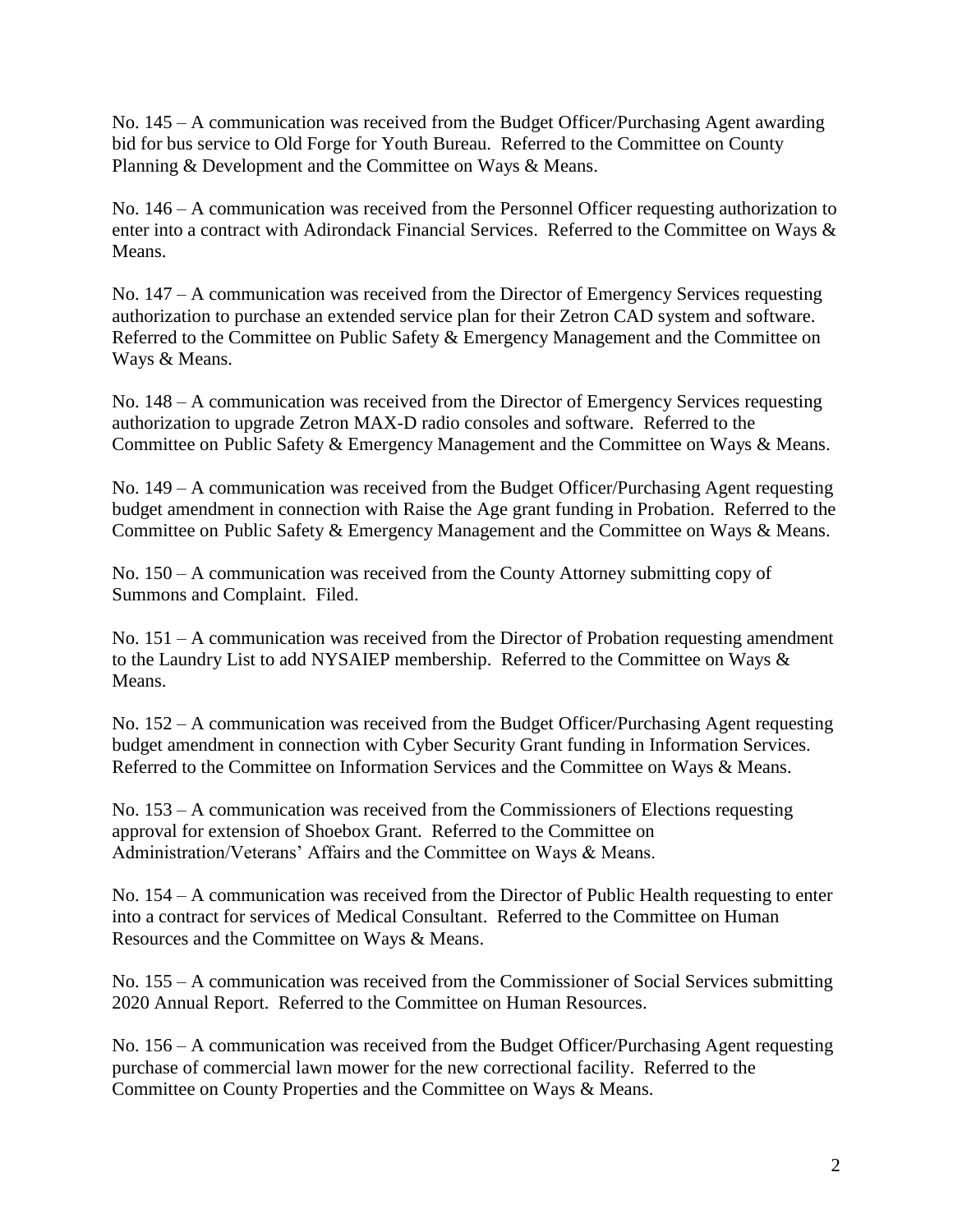No. 157 – A communication was received from the Budget Officer/Purchasing Agent requesting Chairman to sign Change Order. Referred to the Committee on Public Safety & Emergency Management and the Committee on Ways & Means.

No. 158 – A communication was received from the Director of Emergency Services requesting authorization to purchase an extended service plan for their Zetron MAX-Call Taker 911 telephone system and software. Referred to the Committee on Public Safety & Emergency Management and the Committee on Ways & Means.

No. 159 – A communication was received from the Personnel Officer requesting authorization for Memorandum of Agreement with the Civil Service Employees' Association, Inc. Referred to the Committee on Ways & Means.

No. 160 – A communication was received from the County Administrator requesting a resolution to urge the Governor and State Legislature to sunset the \$300 in extra Federal unemployment insurance. Referred to the Committee on Administration/Veterans' Affairs.

Pursuant to Rule 6, Chairman Bono then proceeded with Reports of Standing Committees. Legislator Hollum, Chairman of the Committee on Administration/Veterans' Affairs gave an update how well school elections went with the assistance of the Board of Elections; Legislator Russell, Chairman of the Committee on Ways & Means, informed the Legislature that they are currently in negotiations with the Sheriff's Union; Legislator Johnson, Chairman of the Committee on County Properties, gave an update that Jail Number 2 is decommissioned and he will be bringing a few ideas for the building to the Committee; Legislator Campione, Chairman of the Committee on Natural Resources, requested that everyone pick up their copy of the Farmland Protection Plan; Chairman Bono gave an update on mask guidance.

The Chairman continued with the Regular Agenda.

On motion of Mr. Russell, seconded by Mr. Brezinski, Report and Resolution No. 117 sponsored by the Committee on County Planning & Development and the Committee on Ways & Means awarding bid for bus service for the Old Forge area transportation program for the 2021 Summer Youth Employment Program was handed up; voted on and adopted by voice vote:

For: Ayes (17). Against: None. Absent: None.



# **HERKIMER COUNTY LEGISLATURE**

No. 117

# **REPORT AND RESOLUTION AWARDING BID FOR BUS SERVICE FOR THE OLD FORGE AREA TRANSPORTATION PROGRAM FOR THE 2021 SUMMER YOUTH EMPLOYMENT PROGRAM**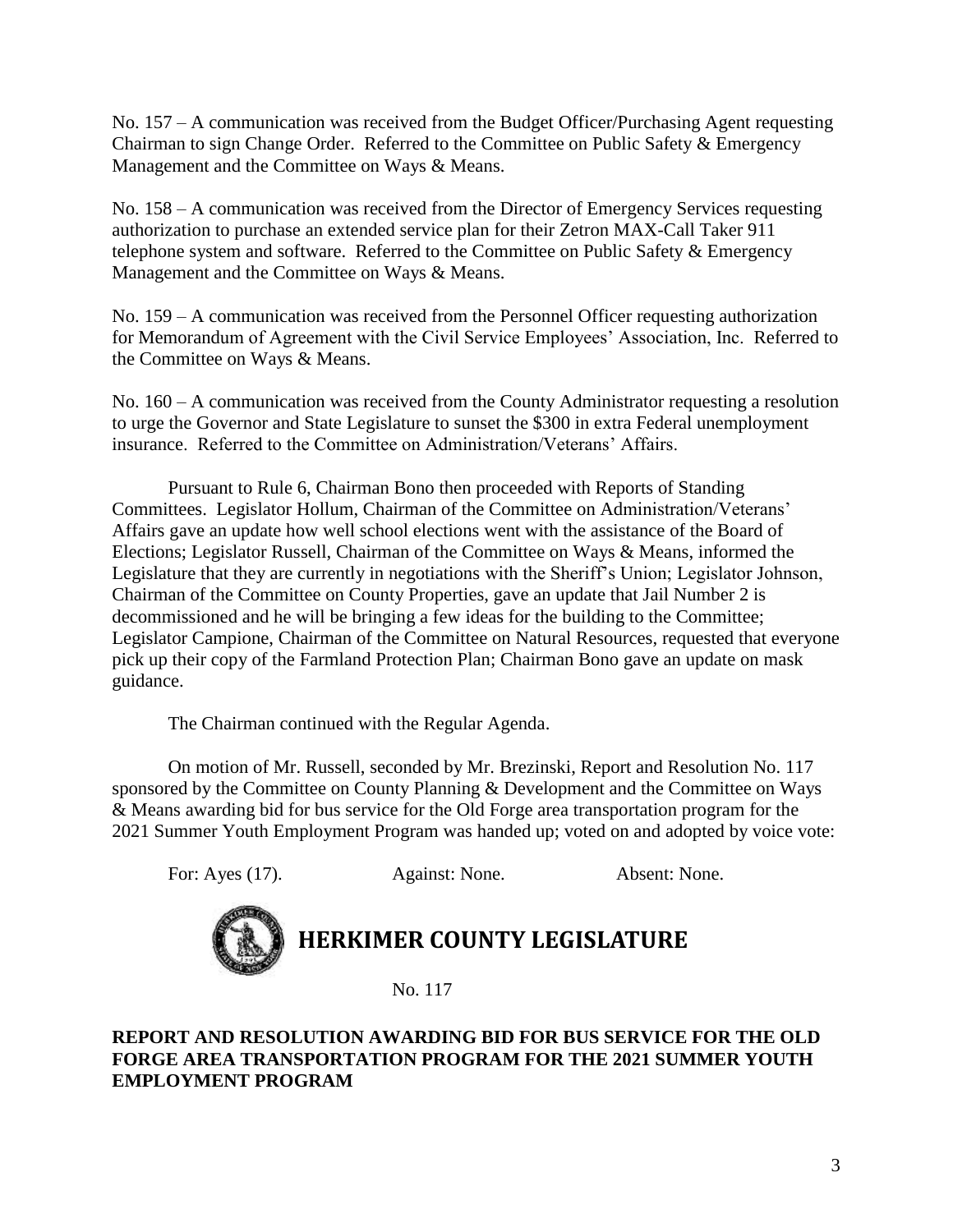# **Sponsored by: Committee on County Planning and Development Committee on Ways and Means**

WHEREAS, pursuant to Resolution No. 114 for the year 1993, the Herkimer County Budget Officer and Purchasing Agent is authorized to advertise for bids, on an annual basis, for the Old Forge Area Transportation Program in relation to the Summer Youth Employment Program; and

WHEREAS, by communication dated April 28, 2021, the Budget Officer has advised this Legislature that bids were received, opened and read in accordance with law for bus services in connection with the 2021 Summer Youth Employment Program to provide transportation to the Old Forge Area; and

WHEREAS, the Budget Officer has advised that it is the recommendation of your Committees and the Youth Bureau that a contract be awarded to the lowest bidder, Hale Transportation, in the sum of \$540.00 per bus, per day, for 135 regular runs and 2 runs for orientation, for a total of \$73,980; now, therefore, be it

RESOLVED, that the Herkimer County Legislature awards a contract to Hale Transportation, 37 Kirkland Avenue, Clinton, New York 13323, for bus service for the Old Forge Area Transportation Program for the 2021 Summer Youth Employment Program, in the sum of \$540.00 per bus, per day, for 135 regular runs and 2 runs for orientation, for a total of \$73,980; and, be it further

RESOLVED, that the Chairman of the Herkimer County Legislature is hereby authorized to execute said contract on behalf of the County of Herkimer, subject to the approval of the Herkimer County Attorney; and, be it further

RESOLVED, that certified copies of this Resolution be forwarded to the Herkimer County Treasurer, Auditor, Budget Officer, Executive Director of the Youth Bureau, and Hale Transportation.

Dated: May 19, 2021.

On motion of Mr. Ackerman, seconded by Mr. Shaw, Report and Resolution No. 118 sponsored by the Committee on Ways & Means authorizing contract with Adirondack Financial Services was handed up; voted on and adopted by voice vote:

For: Ayes (17). Against: None. Absent: None.



**HERKIMER COUNTY LEGISLATURE**

No. 118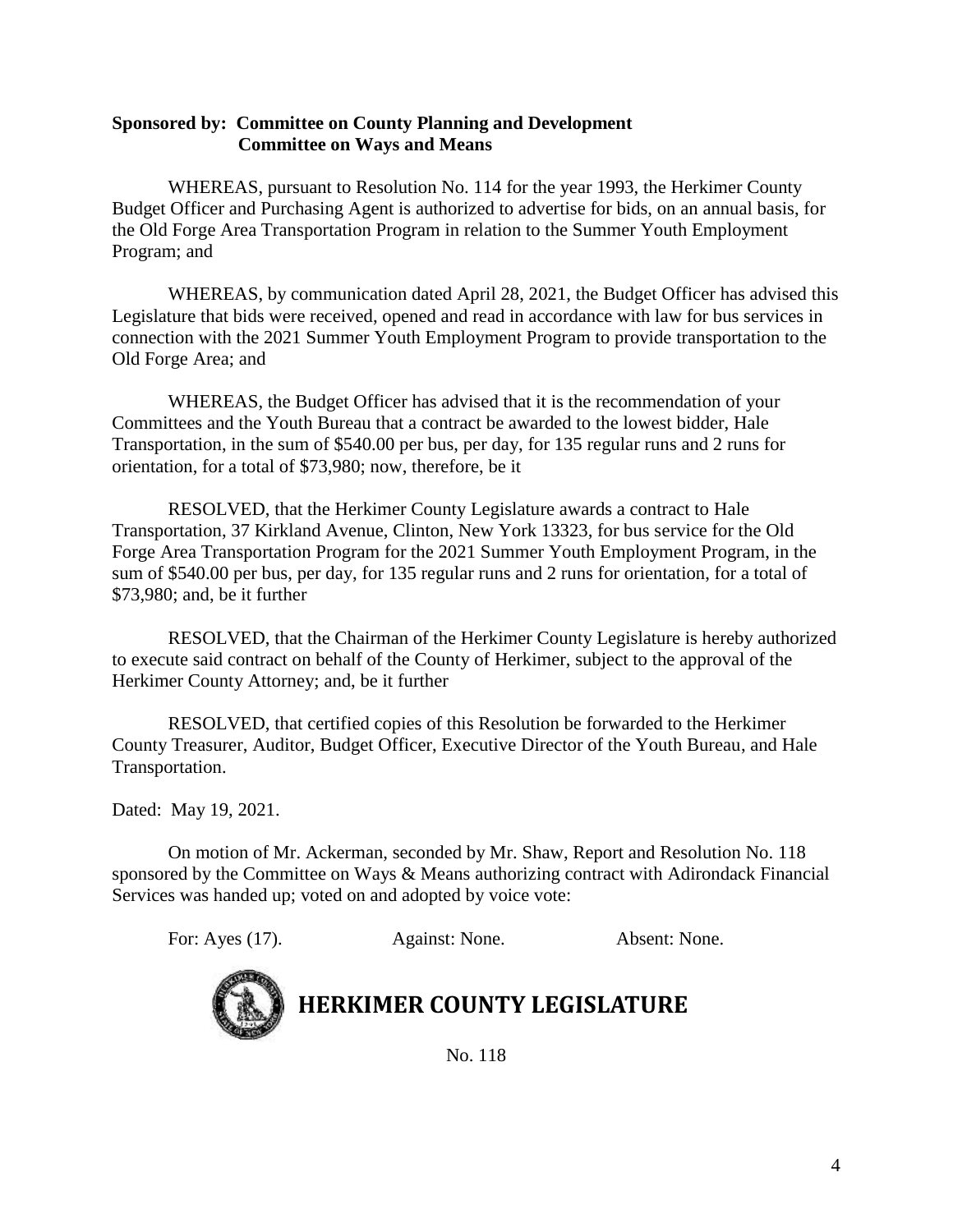# **REPORT AND RESOLUTION AUTHORIZING CONTRACT WITH ADIRONDACK FINANCIAL SERVICES**

# **Sponsored by: Committee on Ways and Means**

WHEREAS, by letter dated April 29, 2021, Steven R. Billings, Personnel Officer has requested authorization to enter into a contract with Adirondack Financial Services; and

WHEREAS, Adirondack Financial Services will perform health insurance consultant services in the areas of risk management, ongoing analysis, review, and evaluation of current County health insurance plans, as well as solicitation of proposals and quotes from insurance providers as to renewal of existing insurance policies; and

WHEREAS, the contract will run from August 1, 2021 through July 31, 2024 at a cost of \$27,250 per year; now, therefore, be it

RESOLVED, that a contract be entered into with Adirondack Financial Services, to perform health insurance consultant services in the areas of risk management, ongoing analysis, review, and evaluation of current County health insurance plans, as well as solicitation of proposals and quotes from insurance providers as to renewal of existing insurance policies at a cost of \$27,250 per year for the time period of August 1, 2021 through July 31, 2024, with terms and condition of said contract to be subject to the approval of the County Attorney; and, be it further

RESOLVED, that the Chairman of the Legislature is hereby authorized to execute said contract on behalf of the County of Herkimer; and, be it further

RESOLVED, that certified copies of this Resolution be forwarded to the Herkimer County Treasurer, Auditor, Budget Officer, Personnel Officer, and Adirondack Financial Services.

Dated: May 19, 2021.

On motion of Mr. Campione, seconded by Mr. Gaworecki, Report and Resolution No. 119 sponsored by the Committee on Public Safety & Emergency Management and the Committee on Ways & Means approving the utilization of grant funding for the purchase of an extended service plan for Zetron Computer Automated Dispatch System and software was handed up; voted on and adopted by voice vote:

| For: Ayes $(17)$ . | Against: None. | Absent: None. |
|--------------------|----------------|---------------|
|                    |                |               |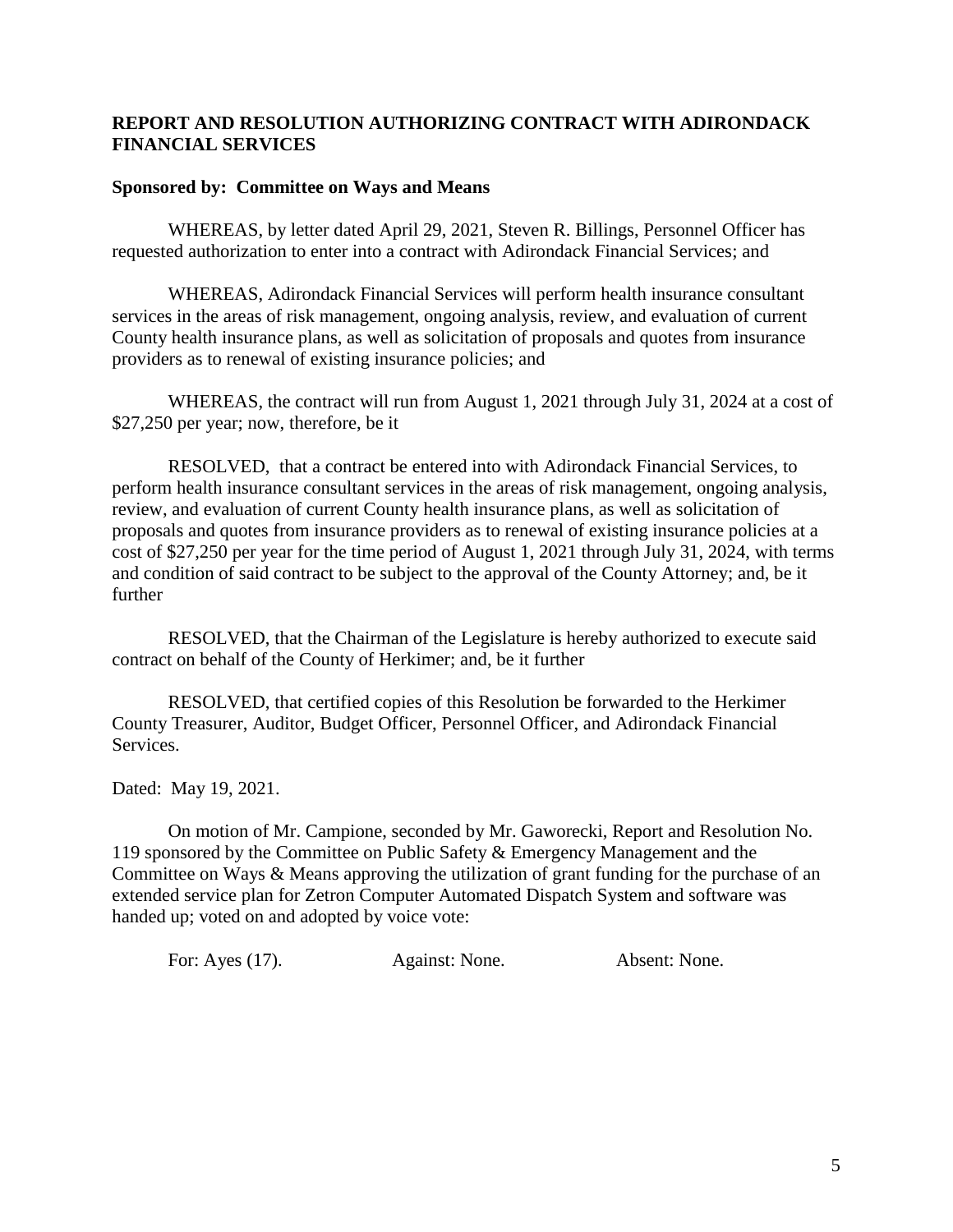

#### No. 119

# **REPORT AND RESOLUTION APPROVING THE UTILIZATION OF GRANT FUNDING FOR THE PURCHASE OF AN EXTENDED SERVICE PLAN FOR ZETRON COMPUTER AUTOMATED DISPATCH SYSTEM AND SOFTWARE**

# **Sponsored by: Committee on Public Safety/Emergency Management Committee on Ways and Means**

WHEREAS, by letter received April 23, 2021, from John J. Raymond, Director of Emergency Services, this Legislature is advised of a request to purchase an extended service plan for Zetron Computer Automated Dispatch (CAD) system and software by utilizing SHSP-20 grant funding; and

WHEREAS, it is the recommendation of the Director of Emergency Services that the purchase be made through JPJ Electronics at a cost of \$20,236.50; now, therefore, be it

RESOLVED, that this Legislature approves the request to purchase an extended service plan for Zetron Computer Automated Dispatch (CAD) system and software through JPJ Electronics at a cost of \$20,236.50, by utilizing SHSP-20 grant funding; and, be it further

RESOLVED, that certified copies of this Resolution be forwarded to the Herkimer County Treasurer, Auditor, Budget Officer, Director of Emergency Services, and JPJ Electronics.

Dated: May 19, 2021.

On motion of Mr. Stephens seconded by Mr. Weakley, Report and Resolution No. 120 sponsored by the Committee on Public Safety & Emergency Management and the Committee on Ways & Means approving the utilization of grant funding to upgrade Zetron MAX-D radio consoles and software was handed up; voted on and adopted by voice vote:

For: Ayes (17). Against: None. Absent: None.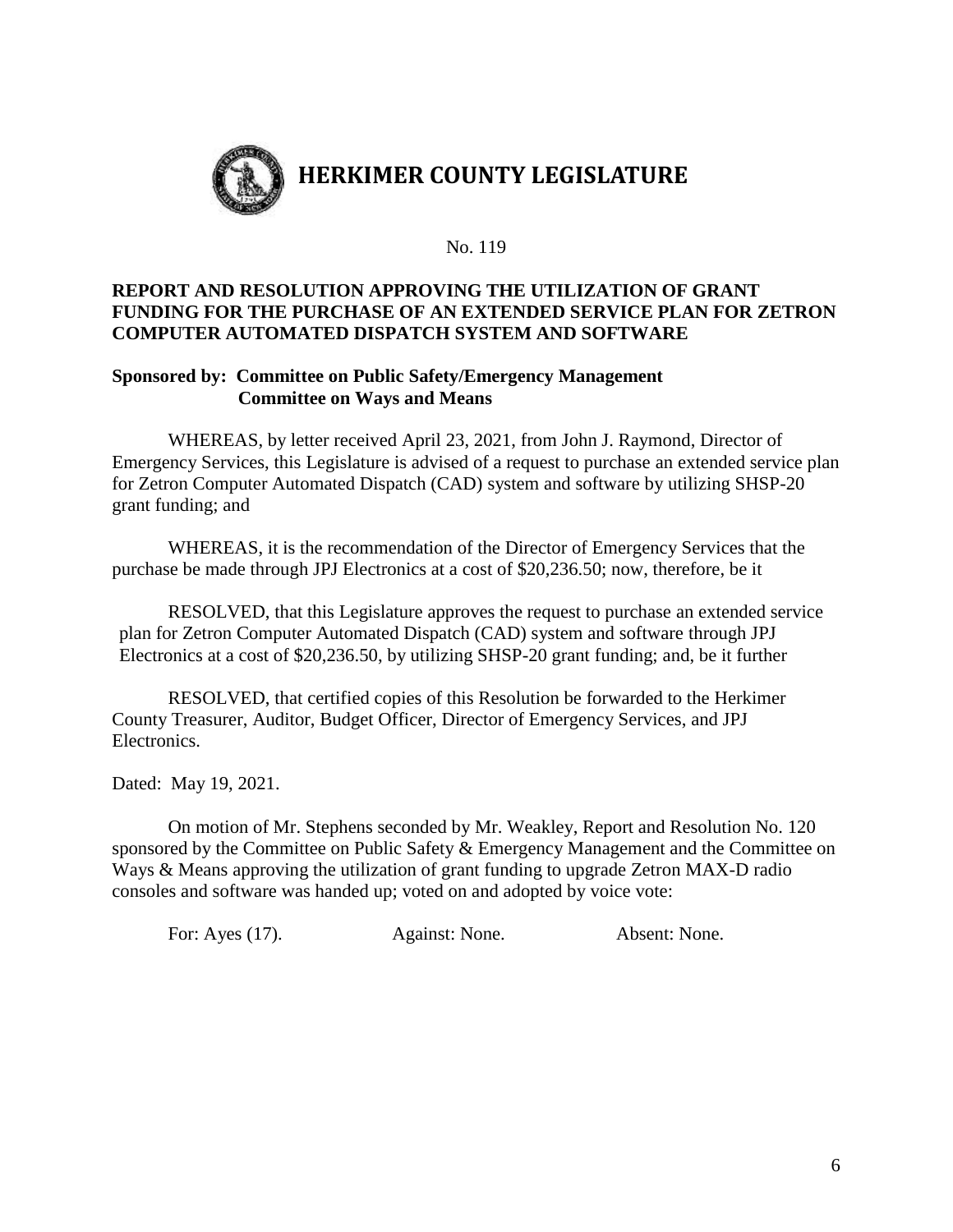

#### No. 120

# **REPORT AND RESOLUTION APPROVING THE UTILIZATION OF GRANT FUNDING TO UPGRADE ZETRON MAX-D RADIO CONSOLES AND SOFTWARE**

## **Sponsored by: Committee on Public Safety/Emergency Management Committee on Ways and Means**

WHEREAS, by letter received April 23, 2021, from John J. Raymond, Director of Emergency Services, this Legislature is advised of a request to upgrade the Zetron MAX-D radio consoles and software at 911 by utilizing State Interoperable Communications Grant (SICG-19) funding; and

WHEREAS, a quote was received from JPJ Electronics to upgrade five (5) console radio computers and software and expand the IP switch and components in the back server room to accommodate additional radio channels, as well as providing an extended service plan which includes 24/7 service; and

WHEREAS, it is the recommendation of the Director of Emergency Services that the purchase be made through JPJ Electronics at a cost of \$31,369.70; now, therefore be it

RESOLVED, that this Legislature approves the request to upgrade the Zetron MAX-D radio consoles and software at 911 through JPJ Electronics at a cost of \$31,369.70, by utilizing State Interoperable Communications Grant (SICG-19) funding; and, be it further

RESOLVED, that certified copies of this Resolution be forwarded to the Herkimer County Treasurer, Auditor, Budget Officer, Director of Emergency Services, and JPJ Electronics.

Dated: May 19, 2021.

On motion of Mr. Shaw, seconded by Mr. Donley, Report and Resolution No. 121 sponsored by the Committee on Public Safety & Emergency Management and the Committee on Ways & Means accepting grant funding, creating account, amending budget and authorizing esignature was handed up; voted on and adopted by voice vote:

For: Ayes (17). Against: None. Absent: None.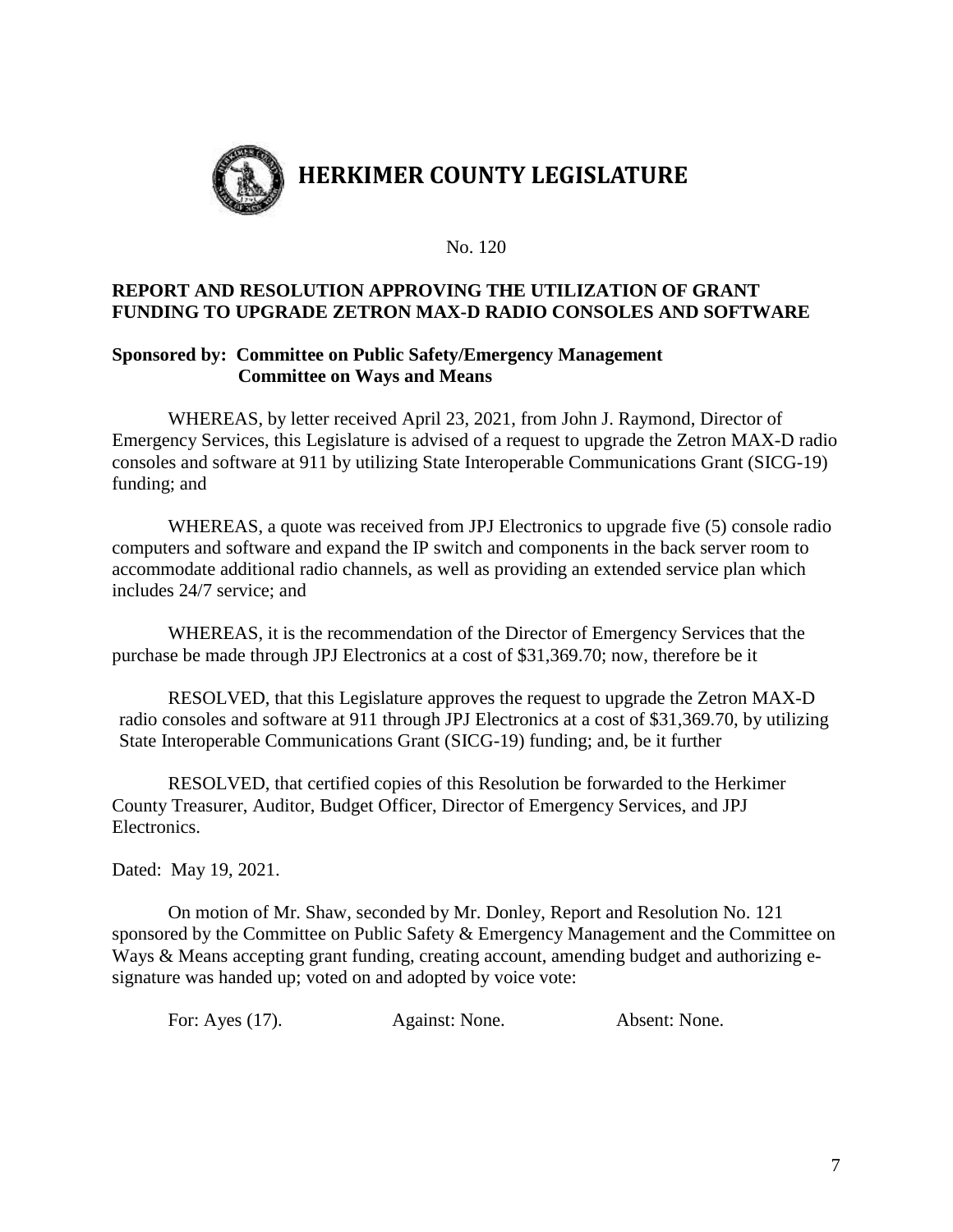

## No. 121

# **REPORT AND RESOLUTION ACCEPTING GRANT FUNDING, CREATING ACCOUNT, AMENDING BUDGET AND AUTHORIZING E SIGNATURE**

## **Sponsored by: Committee on Public Safety/Emergency Management Committee on Ways & Means**

WHEREAS, by letter dated April 19, 2021, from Garry E. Murphy, Director of Probation, this Legislature is advised of the request for acceptance of a grant from the State Division of Criminal Justice Services, in the amount of \$83,484.00 for Raise the Age Legislation concerning appropriate cases, for the period from April 1, 2018 through March 31, 2021; and

WHEREAS, by letter dated April 28, 2021 from Sheri A. Ferdula, Budget Officer/Purchasing Agent, this Legislature is advised that an account be created and that the 2021 budget be amended; now, therefore, be it

RESOLVED, that the above described grant is hereby accepted and that the 2021 budget be amended as follows:

## **REVENUE**:

| A3140A.3389P, Raise the Age, State Aid                 | \$83,484  |
|--------------------------------------------------------|-----------|
| <b>EXPENSES:</b>                                       |           |
|                                                        |           |
| A3140A.10000-001, Raise the Age, Salaries              | \$44,000  |
| A3140A.10000-002, Raise the Age, Overtime              | \$10,000  |
| A3140A.41000, Raise the Age, Supplies                  | \$5,000   |
| A3140A.44000-404, Raise the Age, Electronic Monitoring | \$5,000   |
| A3140A.46100, Raise the Age, Mileage                   | \$500     |
| A3140A.81000, Raise the Age, Retirement                | \$5,000   |
| A3140A.83000, Raise the Age, Social Security           | \$3,300   |
| A3140A.83500, Raise the Age, Medicare                  | \$684     |
| A3140A.86000, Raise the Age, Health Insurance          | \$10,000. |
|                                                        |           |

and, be it further

RESOLVED, that the Chairman of this Legislature is hereby authorized to execute by esignature a contract with the New York State Division of Criminal Justices to receive a Raise the Age Grant in the amount of \$83,484.00 for the period from April 1, 2018 through March 31, 2021, with said contract to be subject to the approval of the Herkimer County Attorney; and, be it further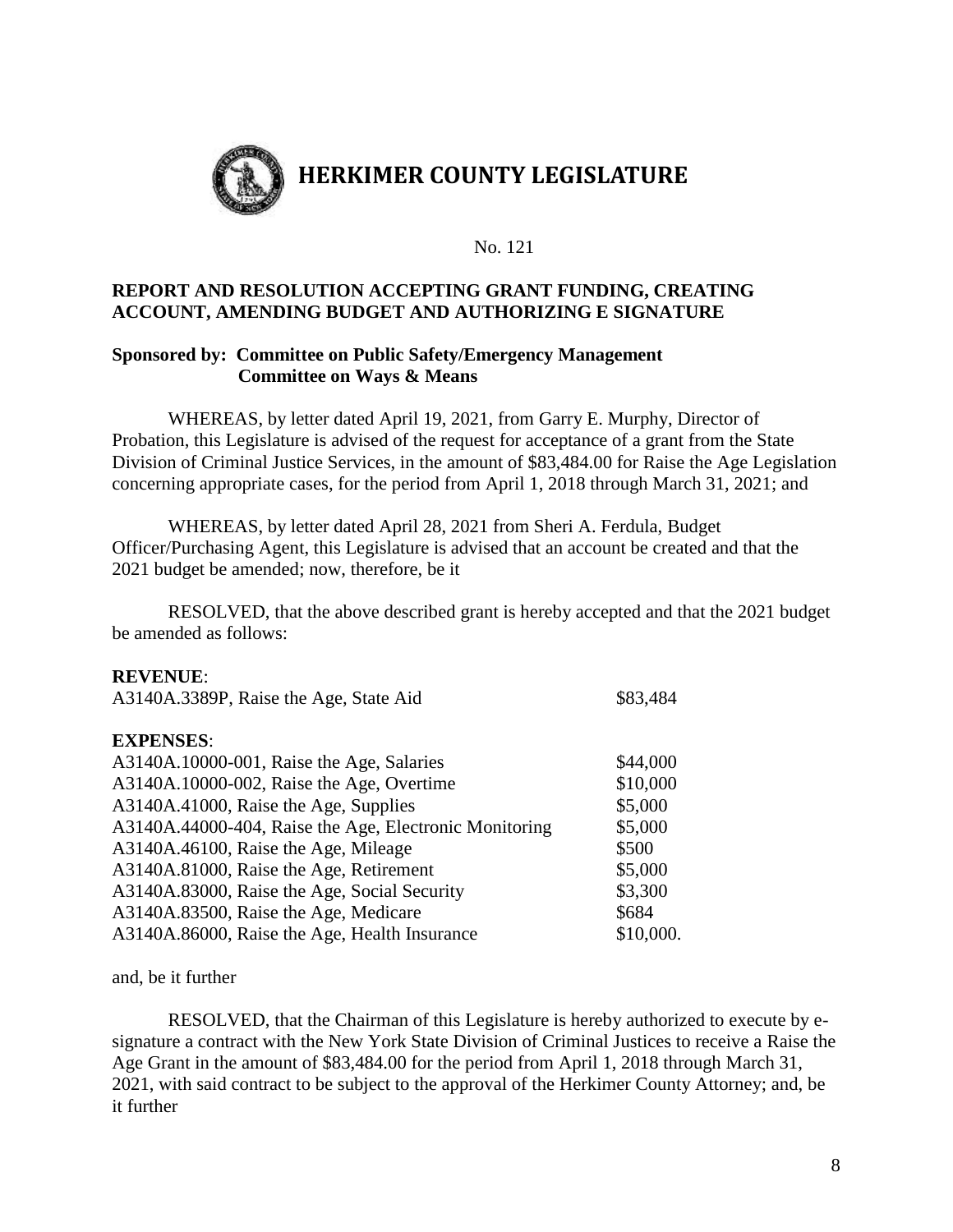RESOLVED, that certified copies of this Resolution be forwarded to the Herkimer County Treasurer, Auditor, Budget Officer, Director of Probation, and the State Division of Criminal Justice Services.

Dated: May 19, 2021.

On motion of Mr. Ackerman, seconded by Mr. Smith, Report and Resolution No. 122 sponsored by the Committee on Ways & Means amending Resolution No. 363 of 2020 authorizing payment of dues for municipal officers and employees during the year 2021 was handed up; voted on and adopted by voice vote:

For: Ayes (17). Against: None. Absent: None.



No. 122

# **REPORT AND RESOLUTION AMENDING RESOLUTION NO. 363 OF 2020 AUTHORIZING PAYMENT OF DUES FOR MUNICIPAL OFFICERS AND EMPLOYEES DURING THE YEAR 2021**

#### **Sponsored by: Committee on Ways and Means**

WHEREAS, on December 16, 2020 this Legislature adopted Resolution No. 363 authorizing payment of dues for municipal officers and employees during the year 2021; and

WHEREAS, by communication dated April 13, 2021, from Garry Murphy, Director of Probation, request is made to add a \$50 annual membership for the NY State Association of Incarcerated Education Programs, Inc., and further requests said Resolution No. 363 of 2020 be amended to reflect said change; now, therefore, be it

RESOLVED, that Resolution No. 363 adopted on December 16, 2020 be amended under Probation Director, to add a \$50 annual membership for the NY State Association of Incarcerated Education Programs, Inc.; and, be it further

RESOLVED, that in all other respects Resolution No. 363 of 2020 shall remain in full force and effect; and, be it further

RESOLVED, that certified copies of this Resolution be forwarded to the Herkimer County Treasurer, Auditor, Budget Officer, and Director of Probation.

Dated: May 19, 2021.

On motion of Mr. Schrader, seconded by Mr. Manno, Report and Resolution No. 123 sponsored by the Committee on Information Services and the Committee on Ways & Means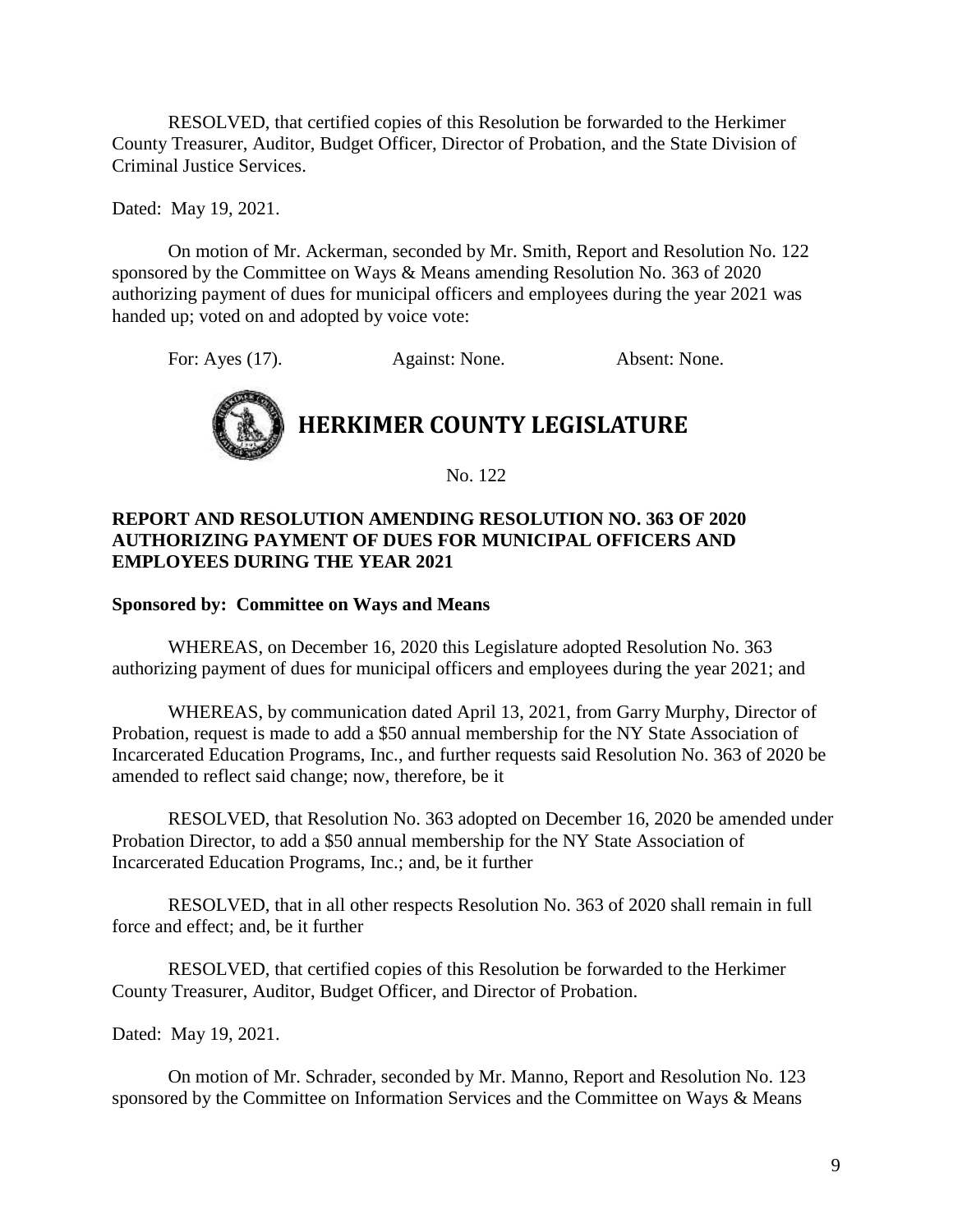accepting grant, authorizing Chairman to e-sign contract, and amending budget in Information Services was handed up; voted on and adopted by voice vote:

For: Ayes (17). Against: None. Absent: None.



**HERKIMER COUNTY LEGISLATURE**

No. 123

# **REPORT AND RESOLUTION ACCEPTING GRANT, AUTHORIZING CHAIRMAN TO E-SIGN CONTRACT, AND AMENDING BUDGET IN INFORMATION SERVICES**

# **Sponsored by: Committee on Information Services Committee on Ways and Means**

WHEREAS, by letter dated April 29, 2021, from Kathy Wright, Director of Information Services, this Legislature is advised of a request to accept grant funding, authorize Chairman to e-sign the contract, and amend the budget in connection with a U.S. Department of Homeland Security's State Homeland Security Grant Program in the amount of \$47,675.00; and

WHEREAS, by letter dated April 28, 2021, Sheri A. Ferdula, Budget Officer/Purchasing Agent has requested the 2021 budget be amended as follows:

| леусцие.<br>A1680.4389H, Information Services, HSG                        | From: \$0 | To: $$47.675$                   |
|---------------------------------------------------------------------------|-----------|---------------------------------|
| <b>Expense:</b><br>A1680.44000, Information Services, Contracted Services |           | From: \$60,100<br>To: \$107,775 |

now, therefore, be it

**Revenue**:

RESOLVED, that this Legislature hereby accepts receipt of the U.S. Department of Homeland Security's State Homeland Security Grant in the amount of \$47,675.00, and amends the budget as listed; and, be it further

RESOLVED, that the Chairman of this Legislature is hereby authorized to e-sign the grant on behalf of the County of Herkimer; and, be it further

RESOLVED, that certified copies of this Resolution be forwarded to the Herkimer County Treasurer, Auditor, Budget Officer, and Director of Information Services.

Dated: May 19, 2021.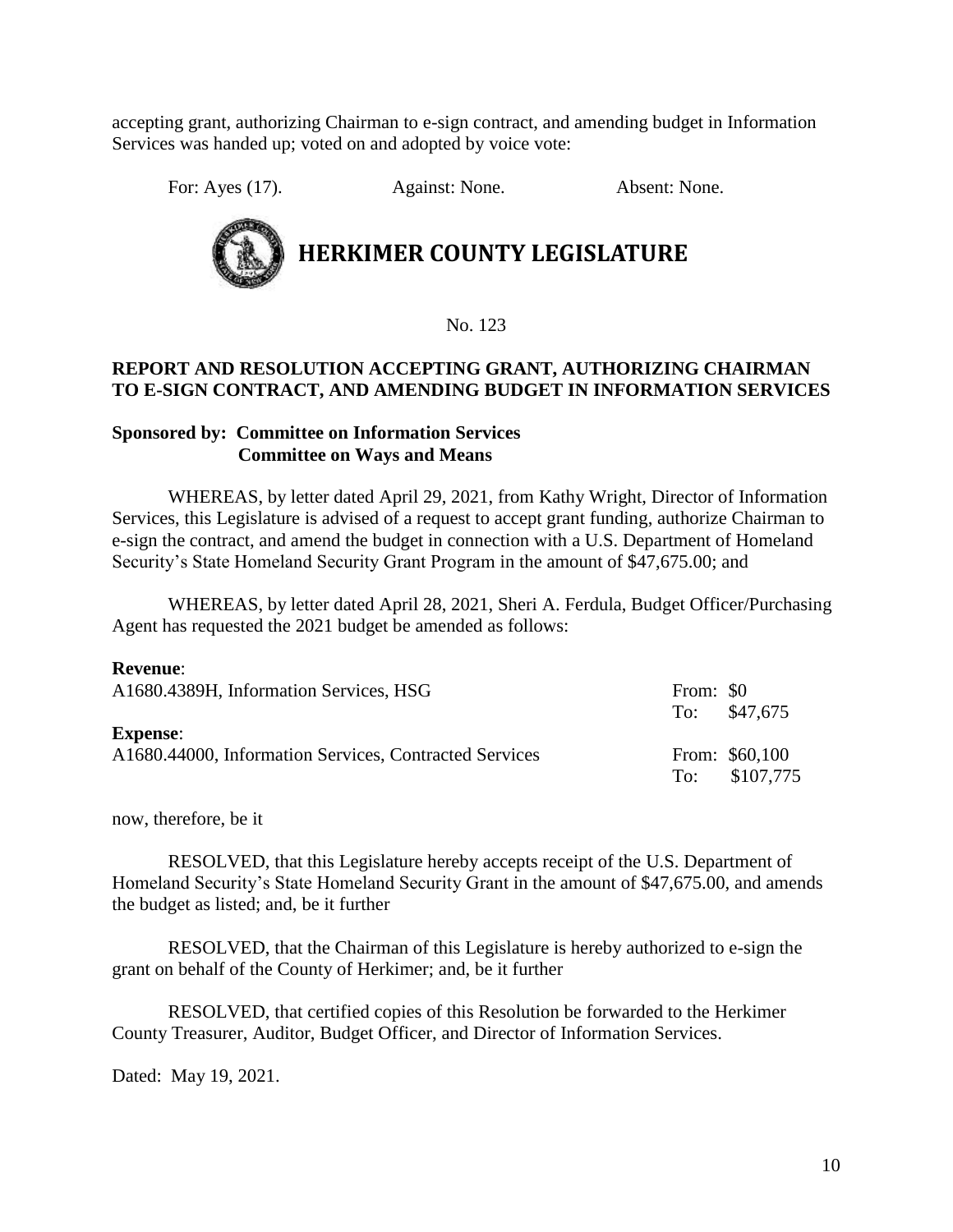On motion of Mr. Smith, seconded by Mr. Stephens, Report and Resolution No. 124 sponsored by the Committee on Human Resources approving Annual Report of Social Services Department was handed up; voted on and adopted by voice vote:

For: Ayes (17). Against: None. Absent: None.



# **HERKIMER COUNTY LEGISLATURE**

No. 124

# **REPORT AND RESOLUTION APPROVING ANNUAL REPORT OF SOCIAL SERVICES DEPARTMENT**

# **Sponsored by: Committee on Human Resources**

WHEREAS, your Committee on Human Resources, to which was referred the Annual Report for 2020 of the Department of Social Services, respectfully reports that we have examined the same, recommend the adoption of said report, and offer the following Resolution:

RESOLVED, that the 2020 Annual Report of the Department of Social Services be adopted and placed on file with the Herkimer County Legislature for the year 2020.

Dated: May 19, 2021.

On motion of Mr. Johnson, seconded by Mr. Campione, Report and Resolution No. 125 sponsored by the Committee on Public Safety & Emergency Management and the Committee on Ways & Means approving Change Order at the new Herkimer County Correctional Facility was handed up; voted on and adopted by voice vote:

For: Ayes (17). Against: None. Absent: None.

# **HERKIMER COUNTY LEGISLATURE**

No. 125

# **REPORT AND RESOLUTION APPROVING CHANGE ORDER AT THE NEW HERKIMER COUNTY CORRECTIONAL FACILITY**

# **Sponsored by: Committee on Public Safety & Emergency Management Committee on Ways and Means**

WHEREAS, by letter dated April 30, 2021 from Sheri A. Ferdula, Budget Officer, it is requested that the Chairman be authorized to sign the Change Order for the final reduction in allowance for Jersen Construction; and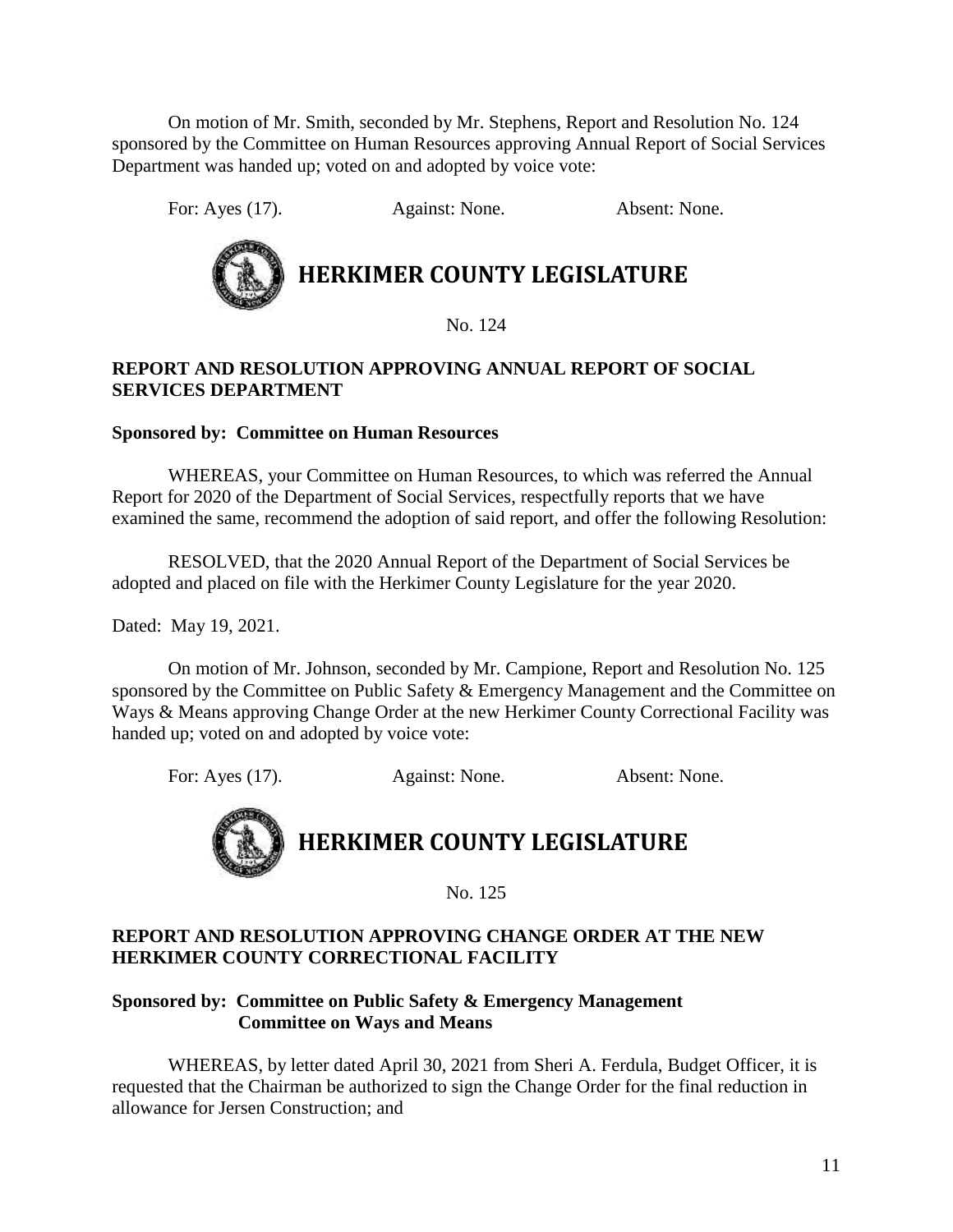WHEREAS, letter further advises the previous Change Order reduced the allowance down to \$50,000, and this will close it out to \$0; now, therefore, be it

RESOLVED, that the Chairman of the Herkimer County Legislature is hereby authorized to sign said Change Order on behalf of the County of Herkimer; and, be it further

RESOLVED, that certified copies of this Resolution be forwarded to the Herkimer County Treasurer, Auditor, Budget Officer, LaBella Associates, and Jersen Construction.

Dated: May 19, 2021.

On motion of Mr. Hollum, seconded by Mr. Gaworecki, Resolution No. 126 sponsored by the Committee on Administration/Veterans' Affairs setting Public Hearing on Introductory Local Law A for 2021 was handed up; voted on and adopted by voice vote:

For: Ayes (17). Against: None. Absent: None.

# **HERKIMER COUNTY LEGISLATURE**

No. 126

# **RESOLUTION SETTING PUBLIC HEARING ON INTRODUCTORY LOCAL LAW A FOR 2021**

#### **Sponsored by: Committee on Administration/Veterans' Affairs**

We, the Committee on Administration/Veterans' Affairs are causing to be prepared and will present Introductory Local Law A for 2021 entitled "A LOCAL LAW ADOPTING A PILOT YOUTH DEER HUNTING PROGRAM", and offer the following Resolution:

RESOLVED, that a Public Hearing will be held before the Herkimer County Legislature on the adoption of said proposed Local Law, to be conducted by the Committee on Administration/Veterans' Affairs on the  $9<sup>th</sup>$  day of June, 2021 at 6:45 p.m. in the Legislative Chambers of the County Office Building in the Village of Herkimer, New York; and, be it further

RESOLVED, that at least five days prior to such Public Hearing the Clerk of this Legislature shall post a notice of such hearing upon the bulletin board in the Courthouse and cause to be published said notice at least once in the *Times Telegram*; and, be it further

RESOLVED, that the Clerk of this Legislature shall place a copy of said act on the desks of the members of this County Legislature at least seven calendar days, exclusive of Sunday, prior to its final adoption; and, be it further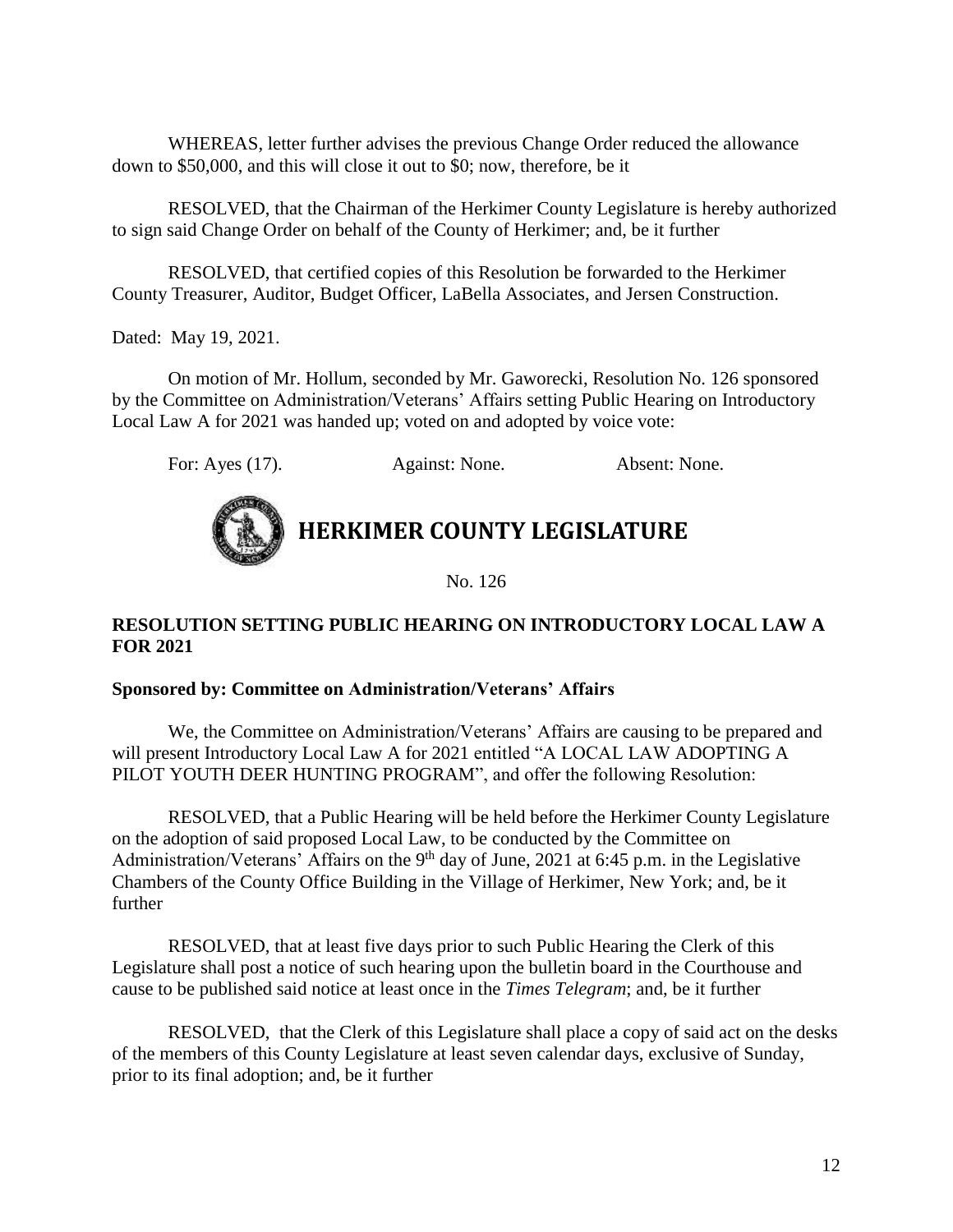RESOLVED, that if said Local Law be finally adopted, the Clerk of this Legislature shall file one certified copy thereof in the Office of the County Clerk, one in the Office of the Secretary of State and publish said local law as required by law.

Dated: May 19, 2021.

On motion of Mr. Shaw, seconded by Mr. Johnson, Resolution No. 127 sponsored by the Committee on Ways & Means approving standard work day and retirement reporting for elected and appointed officials was handed up; voted on and adopted by voice vote:

For: Ayes (17). Against: None. Absent: None.



No. 127

#### **RESOLUTION APPROVING STANDARD WORK DAY AND RETIREMENT REPORTING FOR ELECTED AND APPOINTED OFFICIALS**

#### **Sponsored by: Committee on Ways and Means**

RESOLVED, that the Herkimer County Legislature hereby establishes the following as standard work days for elected and appointed officials to report days worked to the New York State and Local Employees' Retirement System based on the record of activities maintained and submitted by these officials to the Clerk of this body:

| <b>Title:</b>                  | <b>Standard</b><br>Work<br>Day:<br>(Hrs/day)<br>Min. $6$<br>hrs<br><b>Max. 8</b><br>hrs | Name:<br>(First<br>and<br>Last) | <b>Social</b><br><b>Security</b><br>Number:<br>(Last 4)<br>digits) | <b>NYSLRS</b><br>ID: | Tier 1<br>(Check<br>only if<br>member<br>is Tier<br>1) | <b>Current</b><br><b>Term</b><br>Begin &<br><b>End Dates:</b><br>$(mm/dd/yy-$<br>mm/dd/yy) | <b>Record</b><br>of<br><b>Activities</b><br><b>Result</b> | <b>Not</b><br>Submitted:<br>(Check<br>only if<br>official did<br>not submit<br>their<br><b>Record of</b><br><b>Activities</b> ) |
|--------------------------------|-----------------------------------------------------------------------------------------|---------------------------------|--------------------------------------------------------------------|----------------------|--------------------------------------------------------|--------------------------------------------------------------------------------------------|-----------------------------------------------------------|---------------------------------------------------------------------------------------------------------------------------------|
| <b>Appointed Officials</b>     |                                                                                         |                                 |                                                                    |                      |                                                        |                                                                                            |                                                           |                                                                                                                                 |
| Assistant<br>Dist.<br>Attorney | 6                                                                                       | Elizabeth<br>S. Healy           |                                                                    |                      |                                                        | $10/19/21$ -<br>12/31/24                                                                   | 25.48                                                     |                                                                                                                                 |

and, be it further

RESOLVED, that certified copies of this Resolution be forwarded to the Herkimer County Treasurer, Personnel Officer, and Principal Account Clerk in the Treasurer's Office.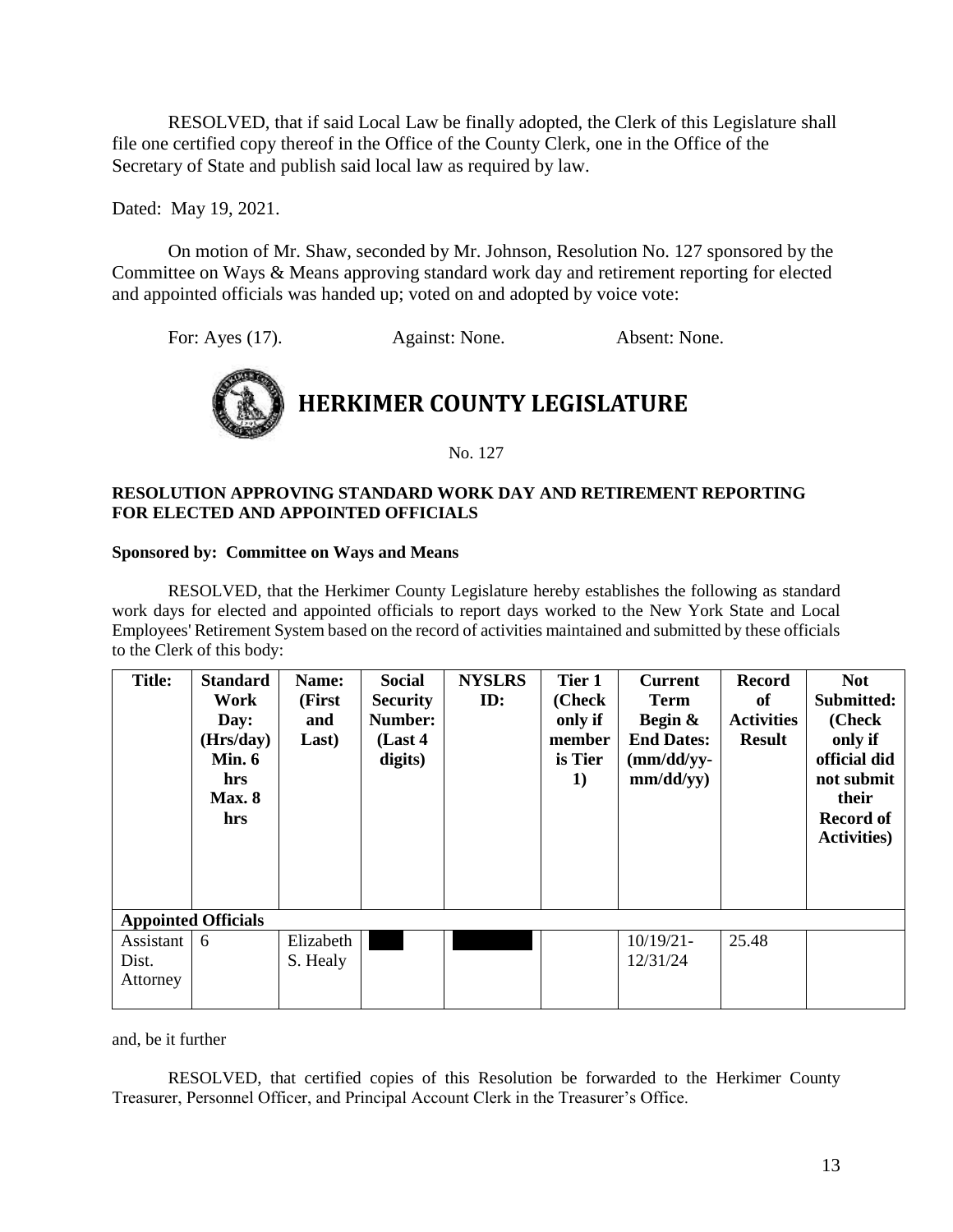Dated: Map 19, 2021.

On motion of Mr. Stephens, seconded by Mr. Weakley, Resolution No. 128 sponsored by the Committee on Ways & Means authorizing Memorandum of Agreement with the Civil Service Employees' Association, Inc. was handed up; discussion was held; voted on and adopted by roll call vote:

For: Malta, Gaworecki, Schrader, Hollum, Johnson, Stephens, Keeler, Brezinski, Manno, Smith, Bono, Ackerman, Donley, Campione, Russell, Shaw, Weakley (17).

Against: None. Absent: None.



# **REPORT AND RESOLUTION AUTHORIZING MEMORANDUM OF AGREEMENT WITH THE CIVIL SERVICE EMPLOYEES' ASSOCIATION, INC.**

#### **Sponsored by: Committee on Ways and Means**

WHEREAS, by Resolution No. 362 of 2020, this Legislature ratified a Memorandum of Agreement between the County of Herkimer and the Herkimer County Unit of the Civil Service Employees' Association, Inc., for the period January 1, 2021 to December 31, 2021; and

WHEREAS, by letter dated May 14, 2021, from Steve Billings, Personnel Officer, this Legislature is advised of a request to authorize a Memorandum of Agreement with the CSEA, Local 1000 Union to increase the base rate of pay for Senior Public Safety Telecommunicators by \$2,080 (new base rate will be \$38,899), increase the base pay rate for Public Safety Telecommunicators by \$2,080 (new base pay rate will be \$33,419), and change the hire rate for Public Safety Telecommunicators from \$29,238 to \$33,419, the MOA will also increase the shift differentials for the Senior Public Safety Telecommunicators and Public Safety Telecommunicators as follows: \$0.51 per hour for hours worked between 5:00 p.m. and midnight, \$0.76 per hour for hours worked between midnight and 7:00a.m.; and

WHEREAS, your Committees have considered said request and recommend said change; now, therefore, be it

RESOLVED, that the Chairman of this Legislature is hereby authorized to sign a Memorandum of Agreement with the CSEA, Local 1000 Union to increase the base rate of pay for Senior Public Safety Telecommunicators by \$2,080 (new base rate will be \$38,899), increase the base pay rate for Public Safety Telecommunicators by \$2,080 (new base pay rate will be \$33,419), and change the hire rate for Public Safety Telecommunicators from \$29,238 to \$33,419, the MOA will also increase the shift differentials for the Senior Public Safety Telecommunicators and Public Safety Telecommunicators as follows: \$0.51 per hour for hours worked between 5:00 p.m. and midnight, \$0.76 per hour for hours worked between midnight and 7:00a.m., effective May 19, 2021; and, be it further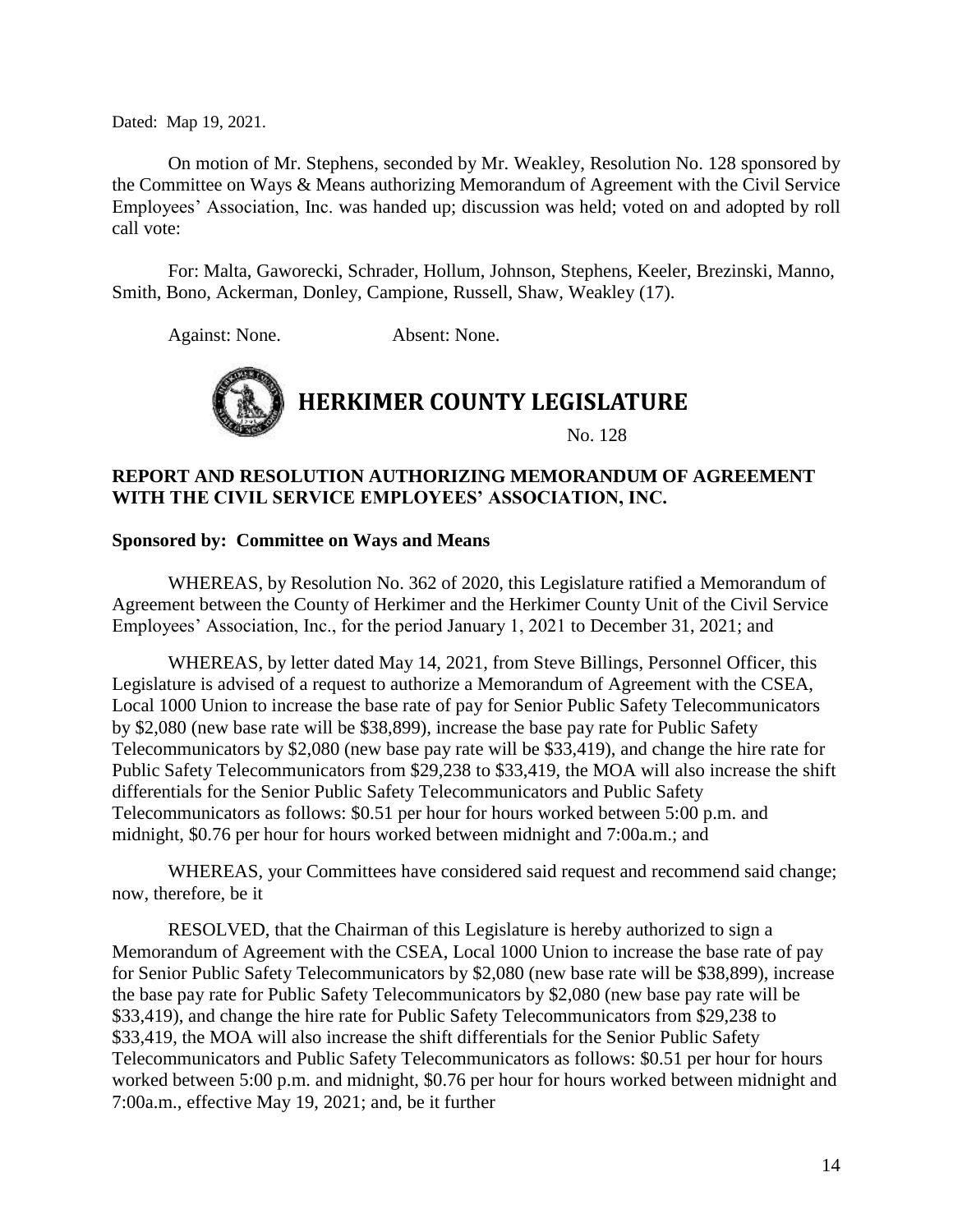RESOLVED, that certified copies of this Resolution be forwarded to the Herkimer County Treasurer, Auditor, Budget Officer, Personnel Officer, Director of Emergency Services, and the Herkimer County Unit of the Civil Service Employees' Association, Inc.

Dated: May 19, 2021.

On motion of Mr. Schrader, seconded by Mr. Johnson, Resolution No. 129 sponsored by the Committee on Administration/Veterans' Affairs urging the Governor to forgo additional Federal unemployment funds was handed up; discussion was held; voted on and adopted by voice vote:

For: Ayes (17). Against: None. Absent: None.



No. 129

# **RESOLUTION URGING THE GOVERNOR TO FORGO ADDITIONAL FEDERAL UNEMPLOYMENT FUNDS**

# **Sponsored by: Committee on Administration/Veterans' Affairs**

WHEREAS, the Federal Government passed the American Rescue Plan; and

WHEREAS, this Plan contained an additional \$300 for people laid off through September 6, 2021; and

WHEREAS, the Federal Government is spending money it does not have; and

WHEREAS, the glut of federal money into the economy has led to inflation (groceries, gas, lumber, food, etc.) and may lead to stagflation; and

WHEREAS, employers both in the private and public sector are seeing jobs go unfilled; and

WHEREAS, businesses may need to cut hours or close due to a lack of staff; and

WHEREAS, it's vital that we get the economy in Herkimer County and New York State back on track for the health and viability of our State; now, therefore, be it

RESOLVED, that the Herkimer County Legislature urges the Governor of New York State along with our State Legislature to sunset the \$300 benefit in additional unemployment insurance as soon as possible and not to proceed past June 26, 2021; and be it further

RESOLVED, that certified copies of this Resolution be forwarded to the Governor of the State of New York, Speaker of the Assembly Carl Heastie, Majority Leader of the Senate Andrea